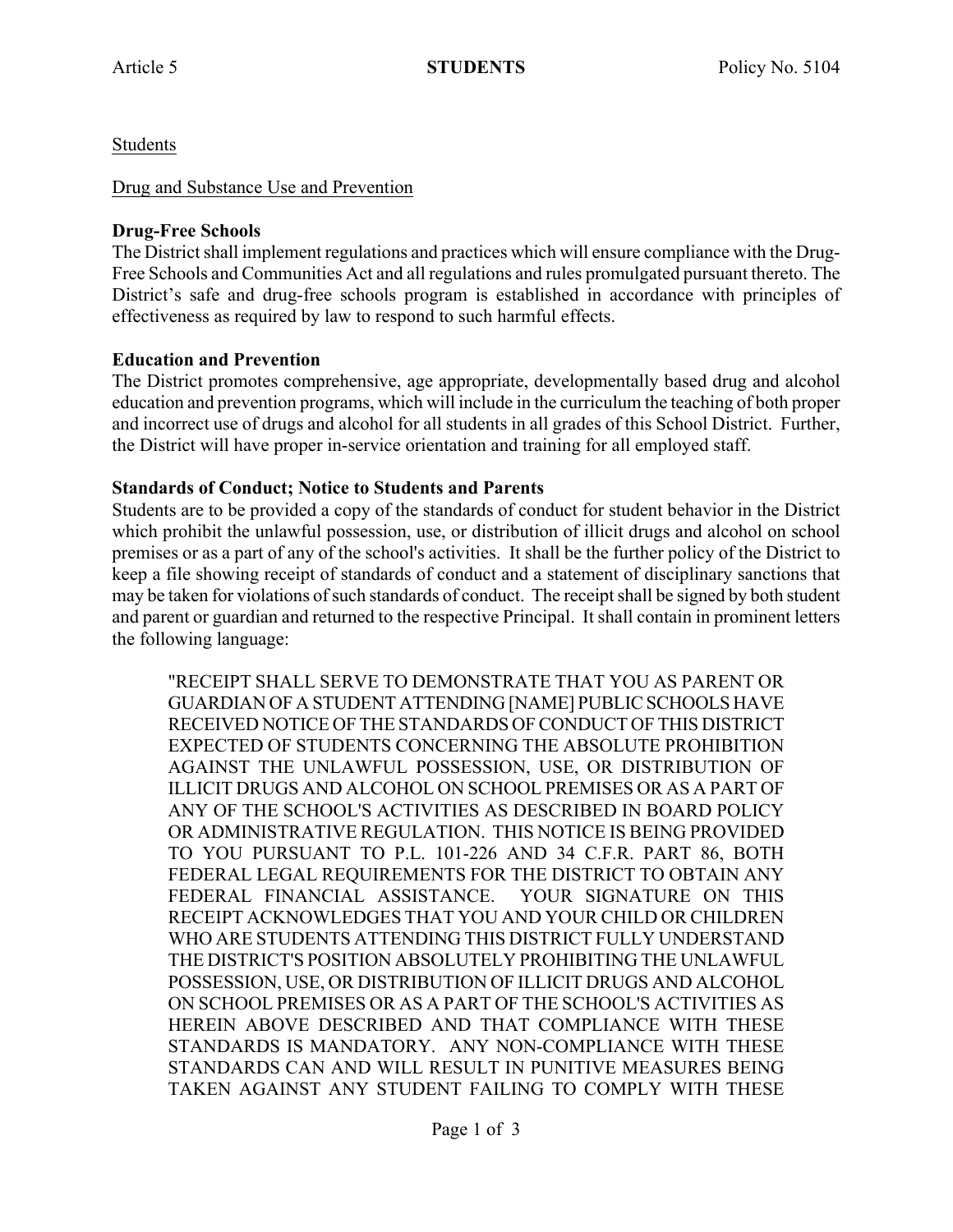# STANDARDS."

### **Drug and Alcohol Education and Prevention Program of the District Pursuant to the Safe and Drug-Free Schools and Communities Laws and Regulations**

Students are to be provided an age appropriate, developmentally based drug and alcohol education and prevention program. The program educates on the adverse effects of the use of illicit drugs and alcohol, with the primary objective being the prevention of illicit drug and alcohol use by students.

#### **Drug and Alcohol Counseling, Rehabilitation and Re-entry Programs**

Students are to be provided information concerning available drug and alcohol counseling, rehabilitation, and re-entry programs within sixty miles of the administrative offices of the District or, where no such services are found, within the State of Nebraska. Information concerning such resources shall be presented to all of the students of the District upon request by the counselor.

In the event of disciplinary proceedings against any student for any District policy pertaining to the prohibition against the unlawful possession, use, or distribution of illicit drugs and alcohol, appropriate school personnel shall confer with any such student and his or her parents or guardian concerning available drug and alcohol counseling, rehabilitation, and re-entry programs that appropriate school personnel shall consider to be of benefit to any such student and his or her parent or parents or guardian.

## **Safe and Drug-Free Schools-- Parental Notice of Right to Withdraw**

Parents will be notified that, if upon receipt of information regarding the content of safe and drug free school programs and activities other than classroom instruction a parent objects to the participation of their child in such programs and activities, the parent may notify the School District of such objection in writing. Upon the receipt of such notice the student will be withdrawn from the program or activity to which parental objection has been made.

## **Standards of Student Conduct Pertaining to the Possession, Use, or Distribution of Illicit Drugs, Alcohol or Tobacco.**

These standards are in addition to standards of student conduct elsewhere adopted by board policy or administrative regulation. The District's standards prohibit the possession, use, or distribution of illicit drugs, alcohol or tobacco (including electronic nicotine delivery systems) on school premises, in school vehicles, or as a part of any of the school's activities on or off school premises. Conduct prohibited at places and activities as hereinabove described shall include, but not be limited to, the following:

- 1. Possession, use distribution or being under the influence of any controlled substance, including but not limited to marijuana, any narcotic drug, any hallucinogen, any stimulant, or any depressant.
- 2. Possession of any prescription drug in an unlawful fashion.
- 3. Possession, use, distribution or being under the influence of alcohol.
- 4. Possession, use, distribution, or being under the influence of any abusable glue or aerosol paint or any other chemical substance for inhalation, including but not limited to lighter fluid, whiteout, and reproduction fluid, when such activity constitutes a substantial interference with school purposes.